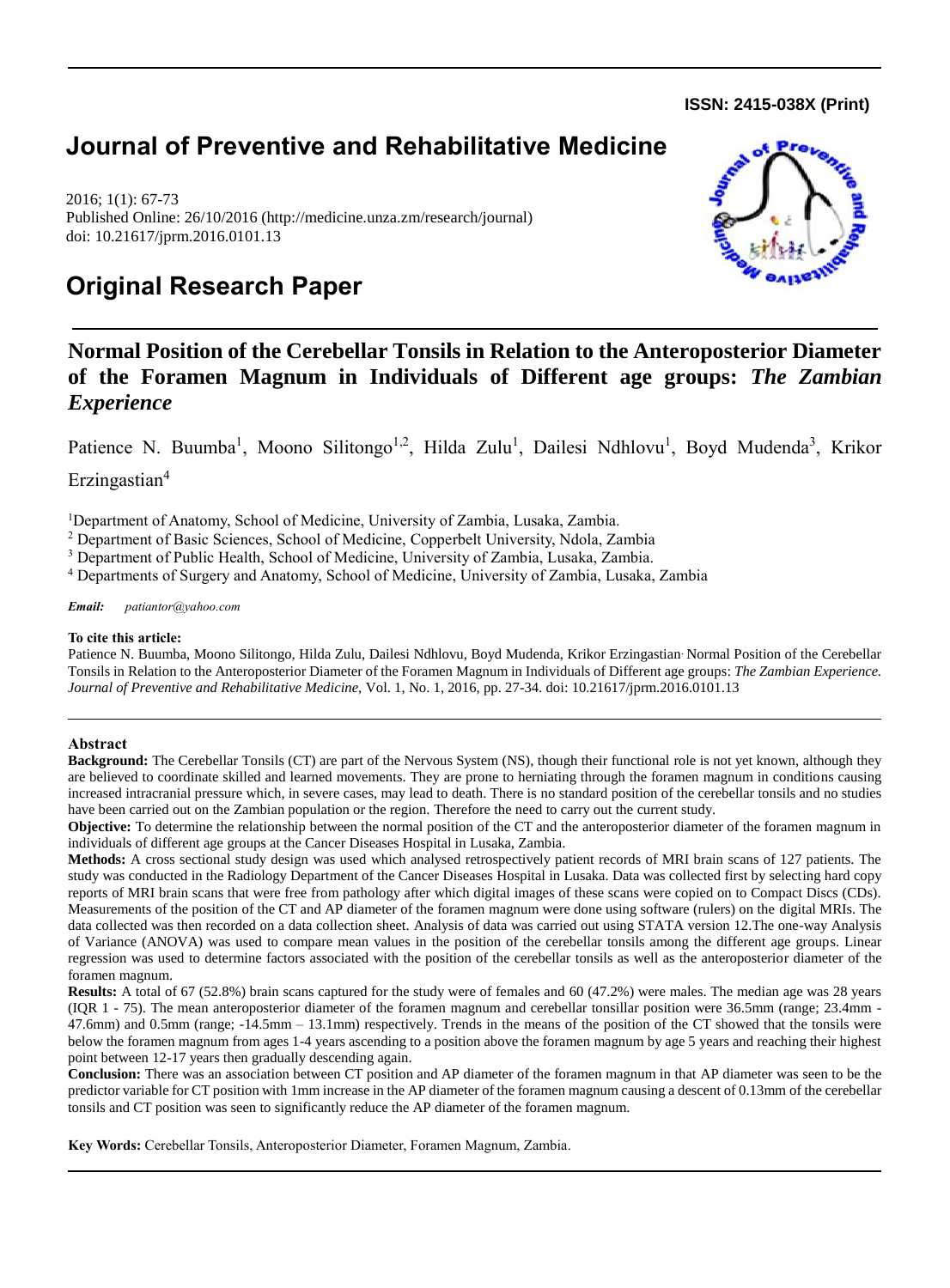Patience N. Buumba, Moono Silitongo, Hilda Zulu, Dailesi Ndhlovu, Boyd Mudenda, Krikor Erzingastian. Normal Position of the Cerebellar Tonsils in Relation to the Anteroposterior Diameter of the Foramen Magnum in Individuals of Different age groups: *The Zambian Experience.*

#### **1. Introduction**

The Cerebellar Tonsils (CT) are part of the Nervous System (NS) which is the chief controlling and coordinating system of the body. The NS adjusts the body to the surroundings and regulates all bodily activities both voluntary and involuntary [1]. The functional role of the CT is not yet known, but they are believed to coordinate skilled and learned movements. They are anatomically located inferomedially on the posterior lobe of the Cerebellum and are the most prominent hemispheric structures of the sub-occipital surface [2] (Figure 1). The position of the CT can be measured with reference to a straight line drawn from the Basion to the Opisthion of the foramen magnum (Basion-Opisthion reference line). This line also represents the Anteroposterior (AP) diameter of the foramen magnum [3].



**Figure 1:** Inferior view of the cerebellum and the position of the tonsils on the inferior aspect of each of the cerebellar hemispheres taken at the dissection laboratory, University of Zambia, School of Medicine.

The CT can easily be seen on sagittal section of the brain (Figure 2). The mean value of the AP diameter of the foramen magnum varies from study to study. Lakshmi in a study in India found the mean value of the AP diameter of the foramen magnum to be 35.57mm with a range from 15-45mm [4]. Osunwoke et al in Nigeria found the average length of the AP Diameter of the foramen magnum to be 36.11mm [5]. Radhika in India carried out a morphometric study of the foramen magnum and results showed an average anteroposterior diameter of 35.3mm with a range from 27mm to 43mm [6,7].



**Figure 2:** MRI sagittal section through the brain showing the cerebellar tonsil taken at Cancer Diseases Hospital, Radiology Department.

Tonsillar herniation can occur in conditions that cause increased Intra-Cranial Pressure (ICP) such as ruptured aneurysms, brain tumors, encephalitis, head injury, stroke, hydrocephalus, as well as in some medical procedures such as lumbar puncture when Cerebrospinal Fluid (CSF) pressure suddenly decreases [8, 9]. Sudden increased ICP is a serious and often life threatening condition. If increased ICP pushes on brain structures and blood vessels, it can lead to serious, permanent problems or even death [10]. The position of the cerebellar tonsils can be measured with reference to a straight line drawn from the Basion to the Opisthion of the foramen magnum (Figure 3). The presence and progression of clinical symptoms can be related to the degree of CT ectopia [11], measuring the position of the CT therefore becomes important to radiologists, neurosurgeons and other health professionals in the diagnosis, prognosis and treatment formulation for patients with CT ectopia. The Basion and Opisthion can easily be identified on the sagittal section of the MRIs of the head.

Appearance of herniation of the CT into the foramen magnum is a frequent normal variation and can be misleading when reading the MRI scans conducted in subjects being evaluated for intracranial medical conditions. Several studies carried out in various places around the world have indicated that there is no one standard normal position of the CT. Mikulis and colleagues (1992) in the USA found in a study they carried out that there was an increase in the position of the tonsils with age, however, they observed no decrease in the position of the tonsils with increasing age [12]. Smith and colleagues in the USA observed a decrease in cerebellar tonsillar position with increasing age into young adulthood and from then on an increase into adulthood [13]. Lakshmi in India found the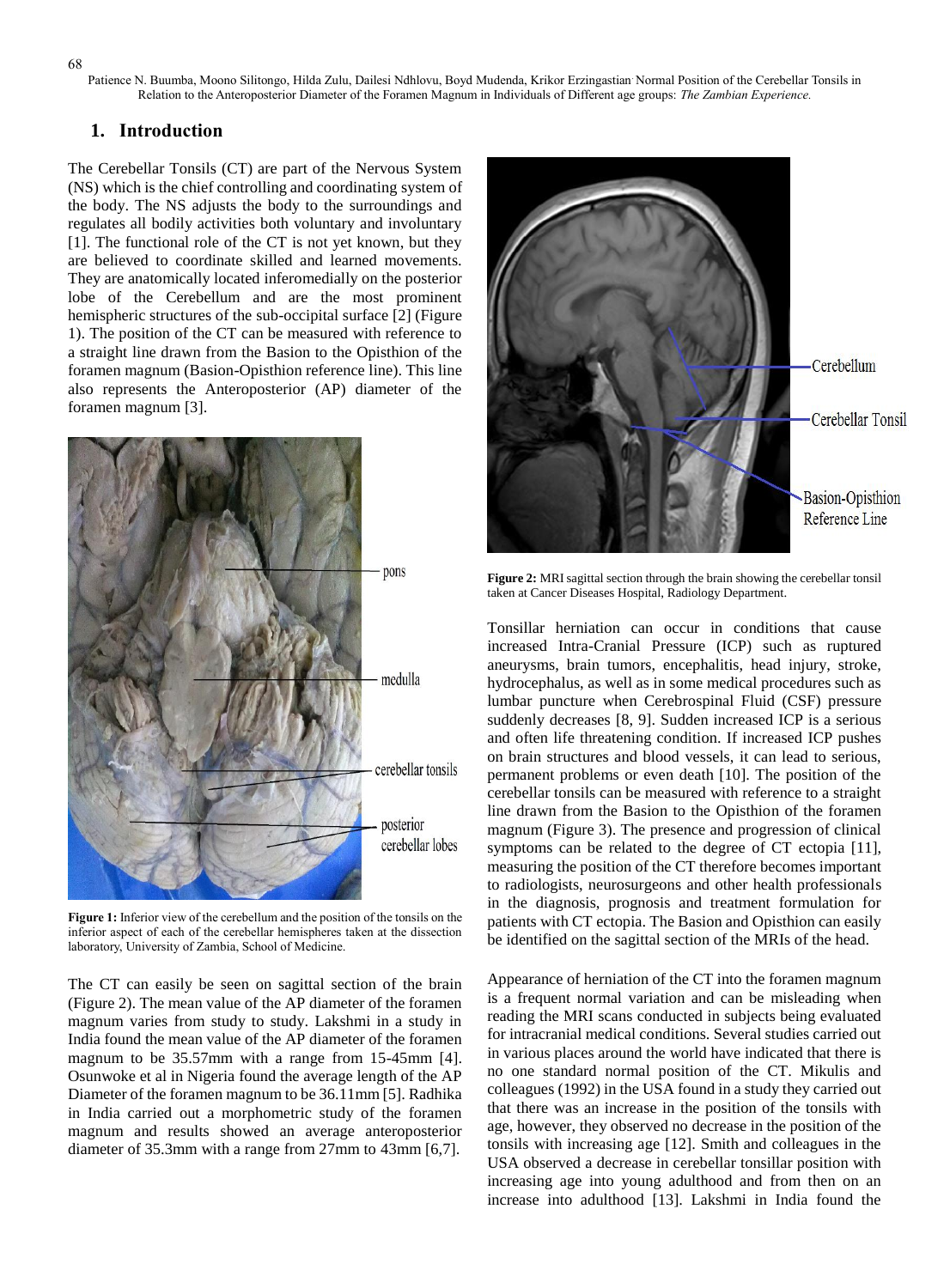largest number of cerebellar tonsillar ectopia was concentrated in the fifth decade of life and thereafter a rise in the position in the seventh decade in both genders [4]. The position of the cerebellar tonsils in infancy and old age was found to be above the foramen magnum [4]. Hence the need to carry out a study in order to have a reference range for diagnosis of our patients. Furthermore, there is no documented data about the normal position of the CT in the Zambian population, or literature relating the size of the foramen magnum to the position of the CT.



**Basion-Opisthion** Reference Line

**Figure 3:** Sagittal Section through the brain showing a line drawn from the Basion to the Opisthion of the foramen magnum taken at Cancer Diseases Hospital, Radiology Department, Lusaka, Zambia

#### **2. Methodology**

Data for this study was collected retrospectively using digital MRI scans of the brain from 127 patients over a period of three months from September to December, 2015. Rulers on the MRI software were used to measure lengths for the position of the cerebellar tonsils and the anteroposterior diameter of the foramen magnum. A data collection form formulated for the study was used to record the information collected from the digital MRIs including; the patients' age, sex, anteroposterior diameter of the foramen magnum and position of the CT.

Hard copies of patients' MRI reports were used to select scans of the brain which were certified by a radiologist as having no pathology. These copies were then used to find digital MRI brain scan records on the computer. Individual patients' digital MRI brain scans were then transferred on to compact discs (CDs). Measurements were taken using computer software tools and data collected was then recorded on the data collection form. Data analysis was performed using the Stata version 12 statistical software package. The One-Way Analysis of Variance (ANOVA) was used to compare mean values in the position of the cerebellar tonsils among the different age groups. Linear regression was used to determine factors associated with the position of the cerebellar tonsils as well as the anteroposterior diameter of the foramen magnum

and results were summarised on tables and graphs. All statistical tests were performed at 5% significance level or 95% confidence interval with p-value of <0.05 to determine statistical significance.

# **3. Results**

The study investigated retrospectively the relationship between the normal position of the cerebellar tonsils and the Anteroposterior diameter of the foramen magnum in individuals of different age groups. A sample of 127 was collected, the median age was 28 years (IQR 1 - 75). The average anteroposterior diameter of the foramen magnum and cerebellar tonsillar position in the participants were 36.5mm (range; 23.4mm - 47.6mm) and 0.5mm (range; -14.5mm – 13.1mm) respectively.

#### **Position of the Cerebellar Tonsils and anteroposterior diameter of the foramen magnum in different age groups**

Table 1, illustrates the means and interquartile ranges of Cerebellar tonsillar position and anteroposterior diameter of the foramen magnum in different age groups measured in millimetres (mm).

## **Comparing the different means of CT position and AP diameter with respect to age groups**

The results of the differences in means of the cerebellar tonsillar (CT) position and AP diameter for different age groups are shown in Table 2. Overall, there was no evidence of a statistical difference in the means of CT position ( $p =$ 0.8196) and AP diameter ( $p = 0.0608$ ) for the different age groups. However, comparing each age group for the AP diameter using linear regression was able to show that the means for those aged 1-4yrs and 40-59yrs were statistically different ( $p = 0.033$ ).

#### **Factors associated with cerebellar tonsillar (CT) position**

Table 3 below shows factors that are related to the position of the cerebellar tonsils. Univariate analysis showed that, one year increase in age reduced the CT position by 0.01mm (95% CI -0.4, 0.02), although the findings were statistically insignificant ( $p = 0.648$ ). One unit increase in AP diameter of the foramen magnum significantly reduced the CT position by 0.13mm (95% CI -0.26, -0.01;  $p = 0.041$ ). Hence, AP diameter is the predictor variable for CT position because it was the only variable that was still significant during multivariate analysis (Table 3).

#### **Factors associated with anteroposterior (AP) diameter**

Univariate analysis (Table 4) showed that, as the age of a person increases by one year, anteroposterior diameter is increased by 0.04mm (95% CI0.00, 0.08), however the findings were not statistically significant ( $p = 0.069$ ). Cerebellar tonsil (CT) position was seen to significantly reduce the anteroposterior diameter by 0.24 (95% CI -0.48, - 0.01,  $p = 0.041$ ). Hence, CT position was a significant predictor of AP diameter.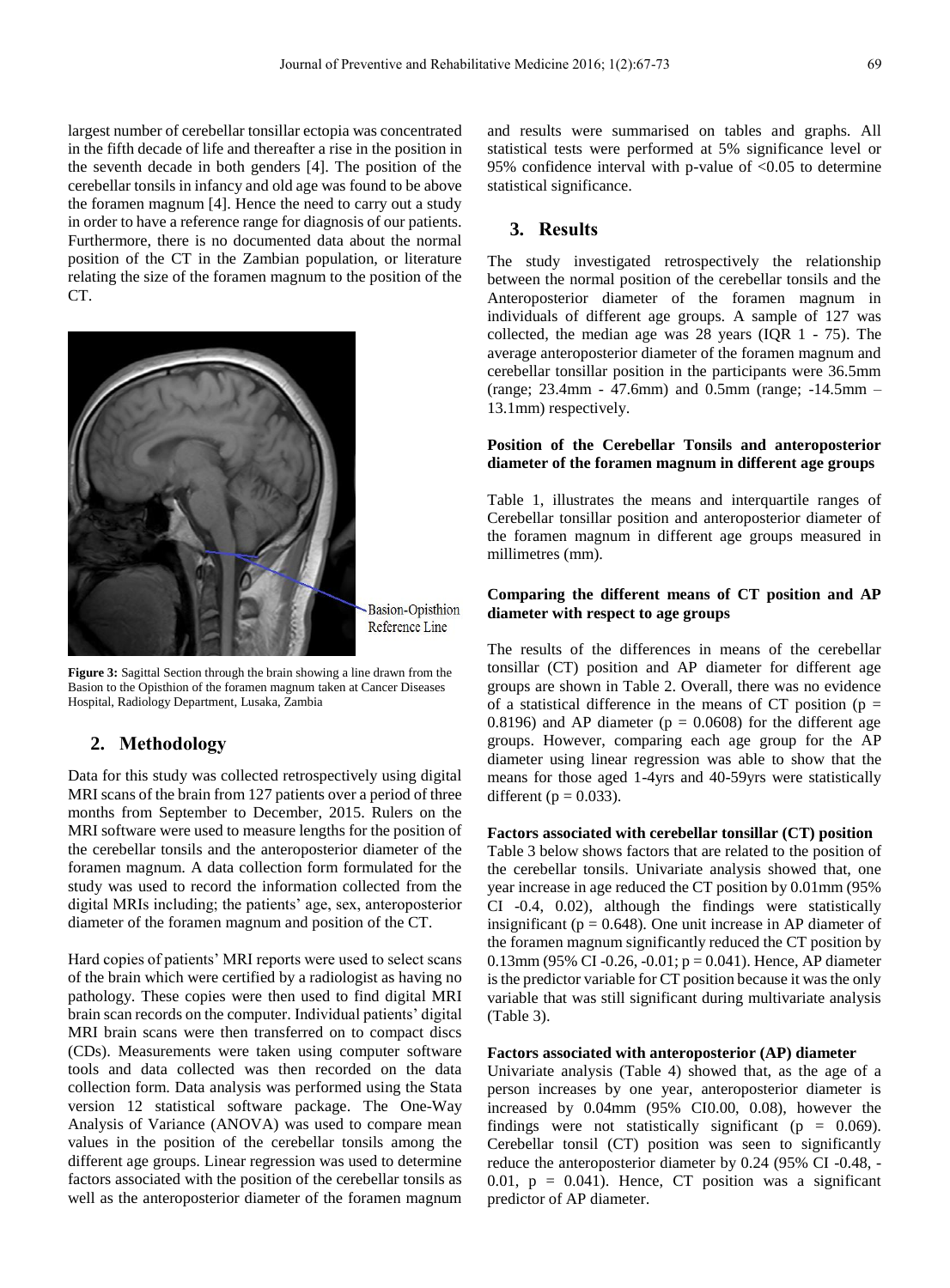Patience N. Buumba, Moono Silitongo, Hilda Zulu, Dailesi Ndhlovu, Boyd Mudenda, Krikor Erzingastian. Normal Position of the Cerebellar Tonsils in Relation to the Anteroposterior Diameter of the Foramen Magnum in Individuals of Different age groups: *The Zambian Experience.*

| Age group (years) | <b>Mean CT position (IQR)</b> | Mean AP diameter (IQR)         |
|-------------------|-------------------------------|--------------------------------|
| $1 - 4yrs$        | $-0.6$ ( $-4.5$ to 4)         | 31.6 (23.4 to 39.1)            |
| $5 - 11$ yrs      | $0.3$ (-12.7 to 4.9)          | $36.6(27.8 \text{ to } 47.0)$  |
| $12 - 17$ vrs     | 1.0 $(-3.1 \text{ to } 6.4)$  | $36.0(26.3 \text{ to } 39.8)$  |
| $18 - 39$ yrs     | $0.7$ (-14.5 to 13.1)         | 36.9 $(26.3 \text{ to } 47.6)$ |
| $40 - 59$ vrs     | $0.4$ (-2.7 to 5.7)           | 37.4 (32.0 to 44.2)            |
| $60 - 75$ vrs     | $-0.5$ ( $-3.6$ to 1.3)       | 37.2 (34.2 to 43.2)            |

Table 1: CT position and AP diameter of the foramen magnum for different age groups

Abbreviations: CT; Cerebellar tonsils, IQR; interquartile range, AP; anteroposterior



Figure 1: Mean position of the cerebellar tonsils in different age groups



Figure 2: Mean Anteroposterior diameter of the foramen magnum in different age groups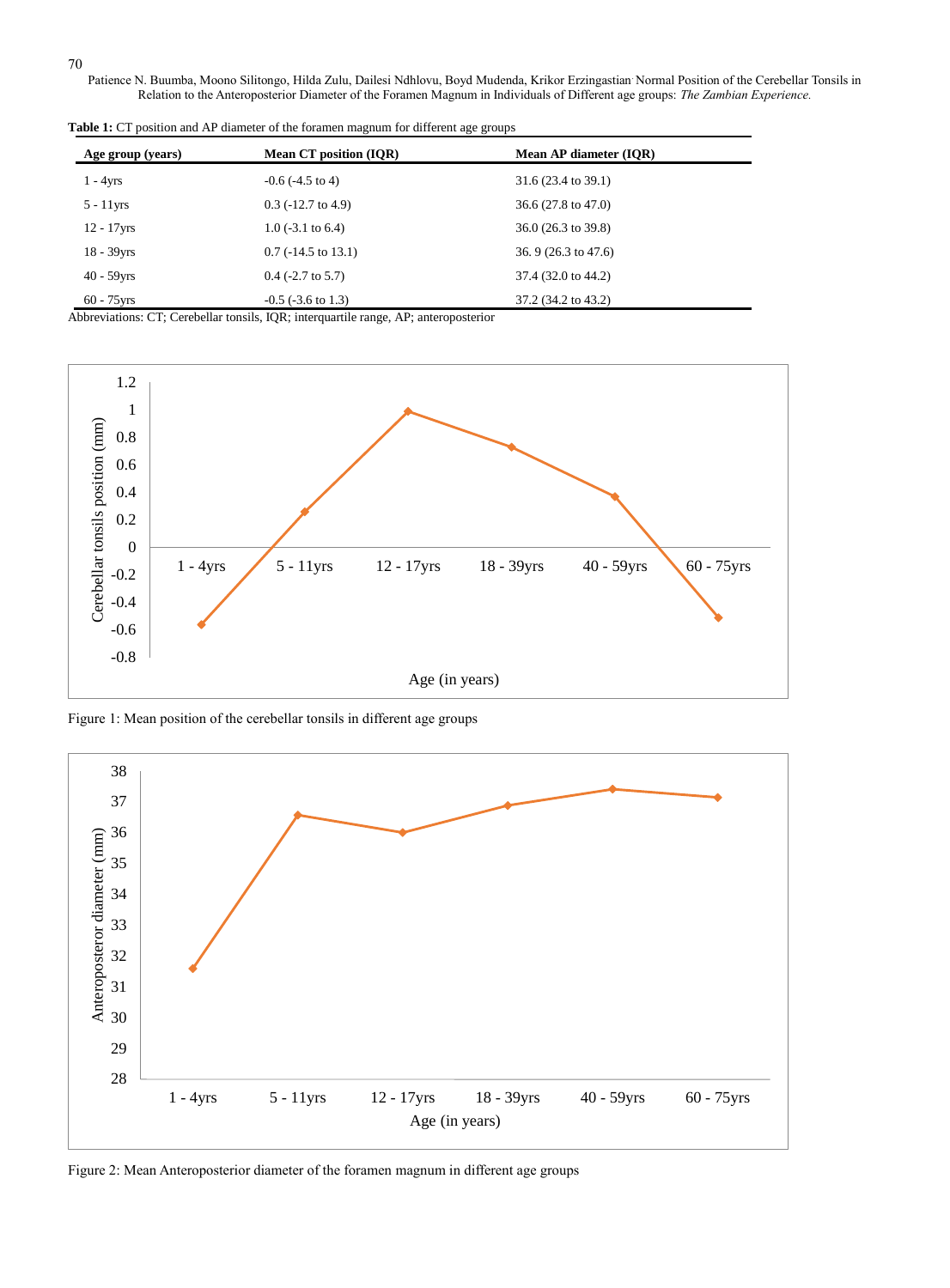| Age category (in<br>years) | <b>Frequency</b> | <b>Mean CT position</b> | <b>P-value</b>          | <b>Mean AP diameter</b> | <b>P-value</b>          |
|----------------------------|------------------|-------------------------|-------------------------|-------------------------|-------------------------|
| $1 - 4yrs$                 | $\tau$           | $-0.6$                  | $0.8196$ <sup>aCT</sup> | 31.60                   | $0.0608$ <sup>aAP</sup> |
| $5 - 11$ yrs               | 20               | 0.3                     |                         | 36.58                   |                         |
| $12 - 17$ yrs              | 15               | 1.0                     |                         | 36.01                   |                         |
| $18 - 39$ yrs              | 54               | 0.7                     |                         | 36.89                   |                         |
| $40 - 59$ yrs              | 23               | 0.4                     |                         | 37.42                   | 0.033 <sup>bAP</sup>    |
| $60 - 75$ yrs              | 8                | $-0.5$                  |                         | 37.15                   |                         |

**Table 2:** Difference in means of CT position and AP diameter for age groups

Abbreviations: CT- cerebellar tonsils; AP- anteroposterior; aCT- overall p-value for CT position means; aAP- overall p-value for AP diameter means; bAP- pvalue for the difference in means between age group  $1 - 4y$ rs and  $40 - 59y$ rs.

| Table 3: Predictors of cerebellar tonsils (univariate and adjusted analysis) |
|------------------------------------------------------------------------------|
|------------------------------------------------------------------------------|

|                        | Univariate             |                | <b>Adjusted</b>          |                |  |
|------------------------|------------------------|----------------|--------------------------|----------------|--|
| <b>Characteristics</b> | $Coef(95\%CI)$         | <b>P-value</b> | $Coef(95\%CI)$           | <b>P-value</b> |  |
| Age                    | $-0.01$ $(-0.4, 0.02)$ | 0.648          | $-0.00$ $(-0.03, 0.03)$  | 0.882          |  |
| AP diameter            | $-0.13(-0.26, -0.01)$  | $0.041***$     | $-0.14$ $(-0.27, -0.01)$ | $0.032**$      |  |

Abbreviations: CI- confidence interval; AP- anteroposterior; \*\*p-value <0.05

**Table 4:** Predictors of anteroposterior diameter (univariate and adjusted analysis)

|                                | Univariate                   |                           |                          |           |
|--------------------------------|------------------------------|---------------------------|--------------------------|-----------|
| <b>Characteristics</b>         | $Coef(95\% CI)$              | <b>P-Value</b>            | Coef $(95\% \text{ CI})$ | p-value   |
| Age                            | 0.04(0.00, 0.08)             | 0.069                     | $0.04 (-0.01, 0.08)$     | 0.085     |
| CT position                    | $-0.24$ $(-0.48, -0.01)$     | $0.041**$                 | $-0.25$ $(-0.49, -0.02)$ | $0.032**$ |
| $\sim$ 1<br>$\cdots$<br>$\sim$ | 1.11<br>$\sim$ $\sim$ $\sim$ | **<br>$\cdot$<br>$\Omega$ |                          |           |

Abbreviations: CI- confidence interval; CT- cerebellar tonsils; \*\*p-value <0.05

## **4. Discussion**

#### **Position of the Cerebellar Tonsils in different Age Groups**

According to the results that were obtained from the sample collected in this study, the trends in the means of the cerebellar tonsils in different age groups showed that the tonsils were generally below the foramen magnum from ages 1-4 years ascending to a position above the foramen magnum by age 5 and reaching their highest point between 12-17 years and then gradually descending again. Therefore, there was increase in the position of the tonsils with increasing age until adolescence after which there was a gradual decrease. There were some similarities in trends with results from other studies. Mikulis and colleagues (1992) in the USA found in a study they carried out that there was an increase in the position of the tonsils with age, however, they observed no decrease in the position of the tonsils with increasing age [12]. Smith and colleagues in the USA observed a decrease in cerebellar tonsillar position with increasing age into young adulthood and from then on an increase into adulthood [13]. Lakshmi in India found the largest number of cerebellar tonsillar ectopia was concentrated in the fifth decade of life and thereafter a rise in the position in the seventh decade in both genders [4]. The position of the cerebellar tonsils in infancy and old age was found to be above the foramen magnum [4]. This was contrary to what was observed in this study where tonsillar ectopia was seen in children from 1-4 years and adults over 60 years. This

result could mean two things for the Zambian population, that they have smaller skulls or larger a brain volume. This theory however remains to be tested.

The means of the position of the cerebellar tonsils of different age groups were compared using a one way analysis of variance (ANOVA). This was done in order to find out whether there were any significant differences in the cerebellar tonsillar positions of the different age groups. Results showed that even though there were differences from group to group in the position of the tonsils, these differences were not statistically significant with p-value of 0.8196.

#### **Anteroposterior Diameter of the Foramen Magnum in Individuals of Different Age Groups**

The average anteroposterior diameter of the foramen magnum was found to be 36.5mm with a range from 23.4-47.6mm. These results were similar to those of other studies, for example, Lakshmiin a study in India found the mean value of the AP diameter of the foramen magnum to be 35.57 with a range from 15-45mm [4]. Osunwoke et al in Nigeria found the average length of the AP Diameter of the foramen magnum to be 36.11mm [5]. Radhika in India carried out a morphometric study of the foramen magnum and results showed an average anteroposterior diameter of 35.3mm with a range from 27mm to 43mm [6]. The results of the current study and those of Osunwoke and colleagues could suggest an African trend in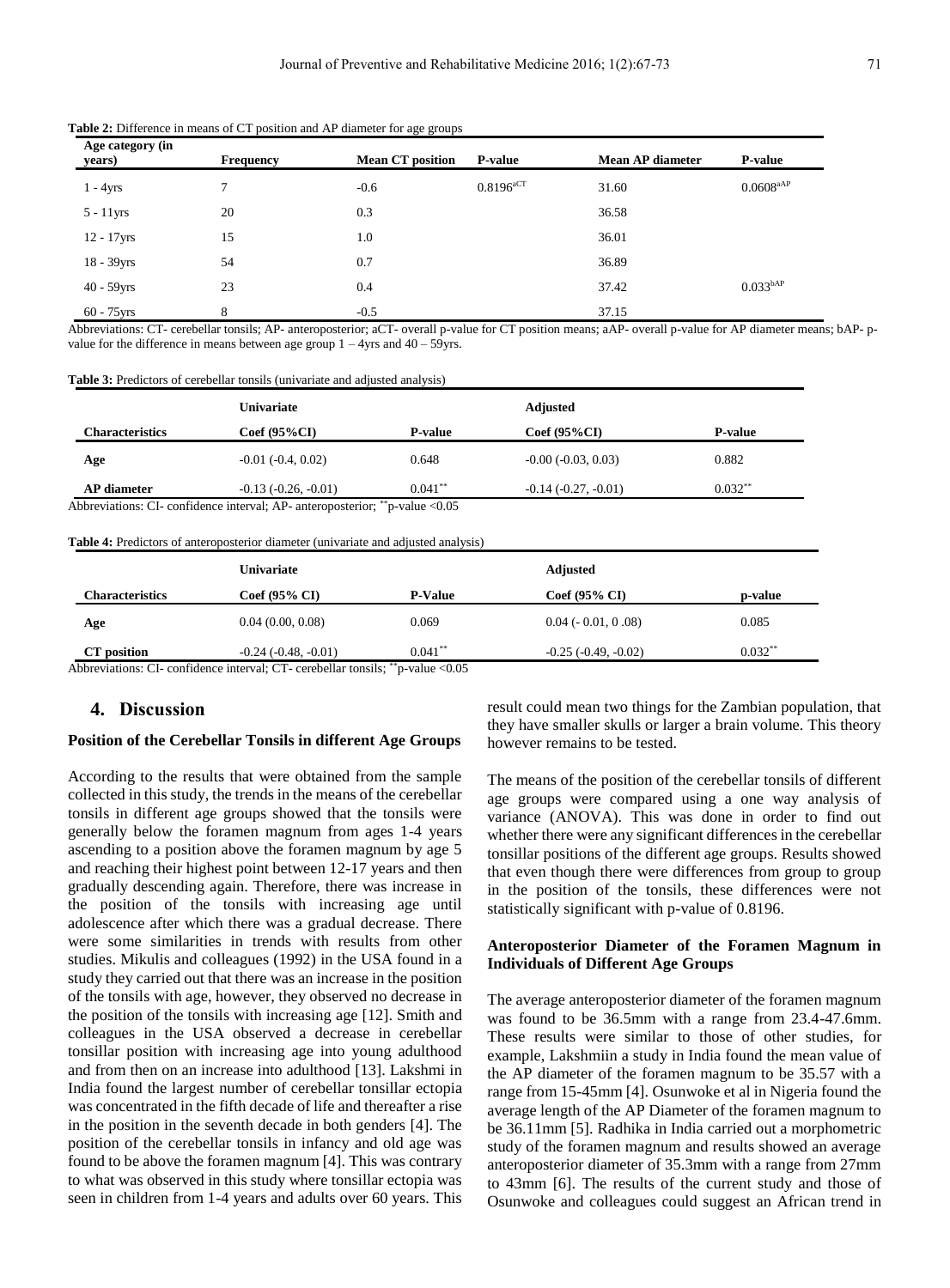Patience N. Buumba, Moono Silitongo, Hilda Zulu, Dailesi Ndhlovu, Boyd Mudenda, Krikor Erzingastian. Normal Position of the Cerebellar Tonsils in Relation to the Anteroposterior Diameter of the Foramen Magnum in Individuals of Different age groups: *The Zambian Experience.*

the AP diameter of the foramen magnum. This could mean that Africans have larger foramen magna compared to those of other ethnic groups.

The means of the anteroposterior diameter of the foramen magnum were also compared using the one way ANOVA. When all measurements were compared against each other, the differences were seen to be statistically insignificant with Pvalue of 0.0608. However, when the means of age groups 1-4 years and 40-59 years were compared, there was a significant difference seen with P-value of 0.033.

Trends in the means of the AP diameter of the foramen magnum in the different age groups seen in this research showed an increase in the size of the foramen magnum up to the beginning of adolescence (defined in this research as 12 years) at which point it remains almost constant. In a study by Lakshmi, results showed an increase in the size of the foramen magnum up to the age of 14 after which the size remains constant [14].

# **Association of the Cerebellar Tonsillar Position and Anteroposterior Diameter of the Foramen Magnum**

A univariate analysis of the position of the cerebellar tonsils against the anteroposterior diameter of the foramen magnum showed that one unit (1mm) increase in the diameter of the foramen magnum resulted into a significant reduction of 0.13mm in the position of the cerebellar tonsils. Therefore, of all the variables that were analysed against the position of the cerebellar tonsils, the anteroposterior diameter of the foramen magnum is the one that was statistically seen to be a predictor of cerebellar tonsillar position because it was the only one that was statistically significant with P-value of 0.041.

#### **Factors Associated with Cerebellar Tonsillar Position**

Linear regression was done to determine factors that affect the position of the cerebellar tonsils. Position of the cerebellar tonsils was analysed against two (2) other factors that could affect cerebellar tonsillar position including the age of the patient and their gender.

With respect to age, univariate analysis showed that an increase in the age of the patient by one year caused a reduction in the position of the cerebellar tonsils by 0.01mm. This was done at 95% confidence interval. In a study by Bartholomeusz et al in the USA, they observed that in early childhood, there is an increase in both head circumference and brain volume, and from adolescence onwards, brain volume decreases while head circumference does not. However, there was no indication of the rate of increase of the circumference of the skull in relation to that of the volume of the brain [11]. Finding out the rate of increase of both head circumference and brain volume could give reasons as to why there is ectopia in the early years of life observed in this study.

#### **5. Conclusions**

A statistically significant relationship was observed between the size of the foramen magnum and the position of the cerebellar tonsils. It was observed that the larger the anteroposterior diameter of the foramen magnum, the lower the position of the cerebellar tonsils.

The position of the cerebellar tonsils changes with increasing age, with the tonsils situated below the foramen magnum between ages 1-4 years and gradually ascending to a position above the foramen magnum reaching their maximum position at about 17 years then gradually descending. The study showed an increase in the anteroposterior diameter of the foramen magnum with age until about 12 years after which it became somewhat constant.

#### **Acknowledgments**

Sincere thanks go to the following for their contributions: Ministry of Health, University of Zambia, School of Medicine Dean and Assistant Dean, Postgraduate, Head of the Department of Human Anatomy Dr. E.B. Kafumukache and The Department of Physiotherapy for the support. Gratitude also goes to Dr. V.K. Sunkutu-Sichizya for help rendered during the research, the Executive Director, Cancer Diseases Hospital; the Head Radiographer, and Support staff at the Cancer diseases Hospital who helped me during my data collection. Furthermore, thanks also go to my family and colleagues for their encouragement, moral and academic support and patients whose MRI records were used for the study.

#### **REFERENCES**

- 1. Chaurasia BD. Human Anatomy: Regional and Applied Dissection and Clinical. 5<sup>th</sup> ed, 3(307). New Delhi, CBS Publishers and Distributors PVT Ltd., 2010.
- 2. Ramos A. et al. Cerebellar Anatomy as Applied to Cerebellar Microsurgical Resections. *Arq Neuropsiquiatr*, 2012; 70(6):441-446.
- 3. Burdan F. et al. Foramen Magnum New and Old Anthropological Data, *Global Journal of Anthropology Research,* 2014; 1(1):25-34.
- 4. Lakshmi AS. Position of Cerebellar Tonsils in Reference to Foramen Magnum: An MRI Study. *Journal of Evolution of Medical and Dental Sciences* 2015; 4(94):15970-15974, DOI: 10.14260/jemds/2015/2327.
- 5. Osunwoke EA, Oladipo GS, Gwunireama I.U, and Ngaokere JO. Morphometric analysis of the foramen magnum and jugular foramen in adult skulls in southern Nigerian population. *American Journal of Science and Industrial Research* 2012; 3(6): 446-448.
- 6. Radhika PM, Shailaja S, Prathap KJ, Sheshgiri C, and Jyothi KC. Morphometric Study of the Foramen Magnum in Adult Human Skulls in Indian Population. *Asian Journal of Medical and Clinical Science* 2014; 3(2): 62-72.
- 7. Gray H. Anatomy of the Human Body. Retrieved 31/12/14 from http://www.wikipedia.org/wiki/file:Gray703.png.
- 8. Junqueira-Duarte B. Diagnostic Imaging. Department of Medical Imaging, University of Toronto 2015.
- 9. Hoffman KR. et al. Management of Cerebellar Tonsillar Herniation following Lumbar Puncture in Idiopathic Intracranial Hypertension. Case Reports in Critical Care.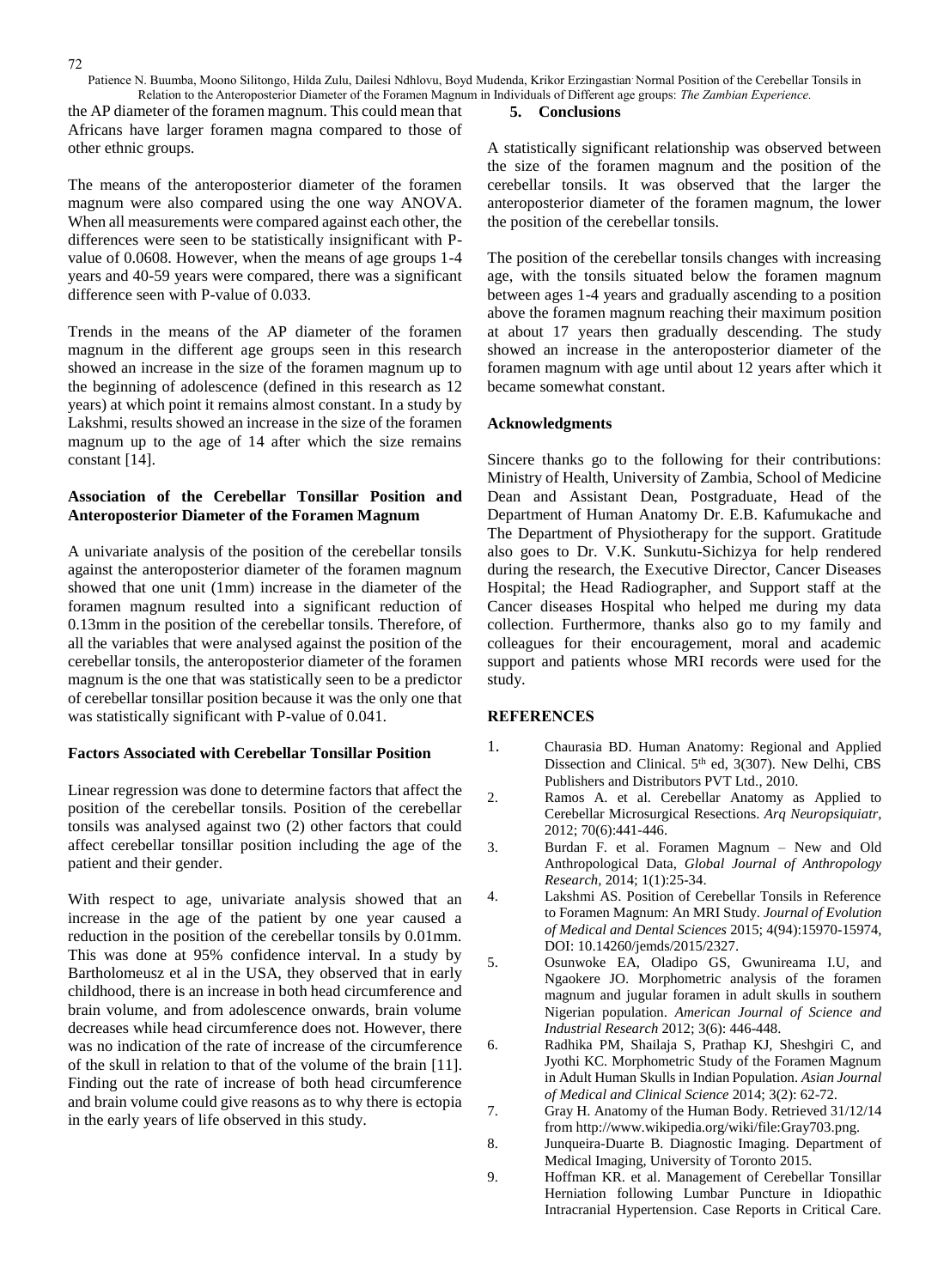Article ID 895035. Hindawi Publishing Corporation. <http://dx.doi.org/10.1155/2015/895035> [http://www.mayfieldclinic.com/PE-](http://www.mayfieldclinic.com/PE-%20hiari.htm#. VKP5xHshZ89) hiari.htm#.

[VKP5xHshZ89](http://www.mayfieldclinic.com/PE-%20hiari.htm#. VKP5xHshZ89)

- 10. MedlinePlus. Increased Intrcranial Pressure. Retrieved  $30/12/14$ [http://www.nlm.nih.gov/medlineplus/ency/article/000793.](http://www.nlm.nih.gov/medlineplus/ency/article/000793.htm) [htm.](http://www.nlm.nih.gov/medlineplus/ency/article/000793.htm)
- 11. Bartholomeusz HH, Courchesne E and Karns CM. Relationship between Head Circumference and Brain Volume in Healthy Normal Toddlers, Children and Adults. *Neuropediatrics* 2002; 33(5):239-241.
- 12. Mikulis DJ. et al. Variance of the position of the cerebellar tonsils with age: preliminary report. *Radiology* 1992; 183(3):725-728.
- 13. Smith BW. et al. Distribution of cerebellar tonsil position: implications for understanding Chiari malformation. *Journal of Neurosurgery* 2013; DOI: 10.3171/2013.5.JNS121825
- 14. Lakshmi AS. Sagittal Diameter of Foramen Magnum in Normal Population: An MRI Study. *Journal of Evolution of Medical and Dental Sciences,* 2015; 4(95): 16045- 16047, DOI: 10.14260/jemds/2015/2342.